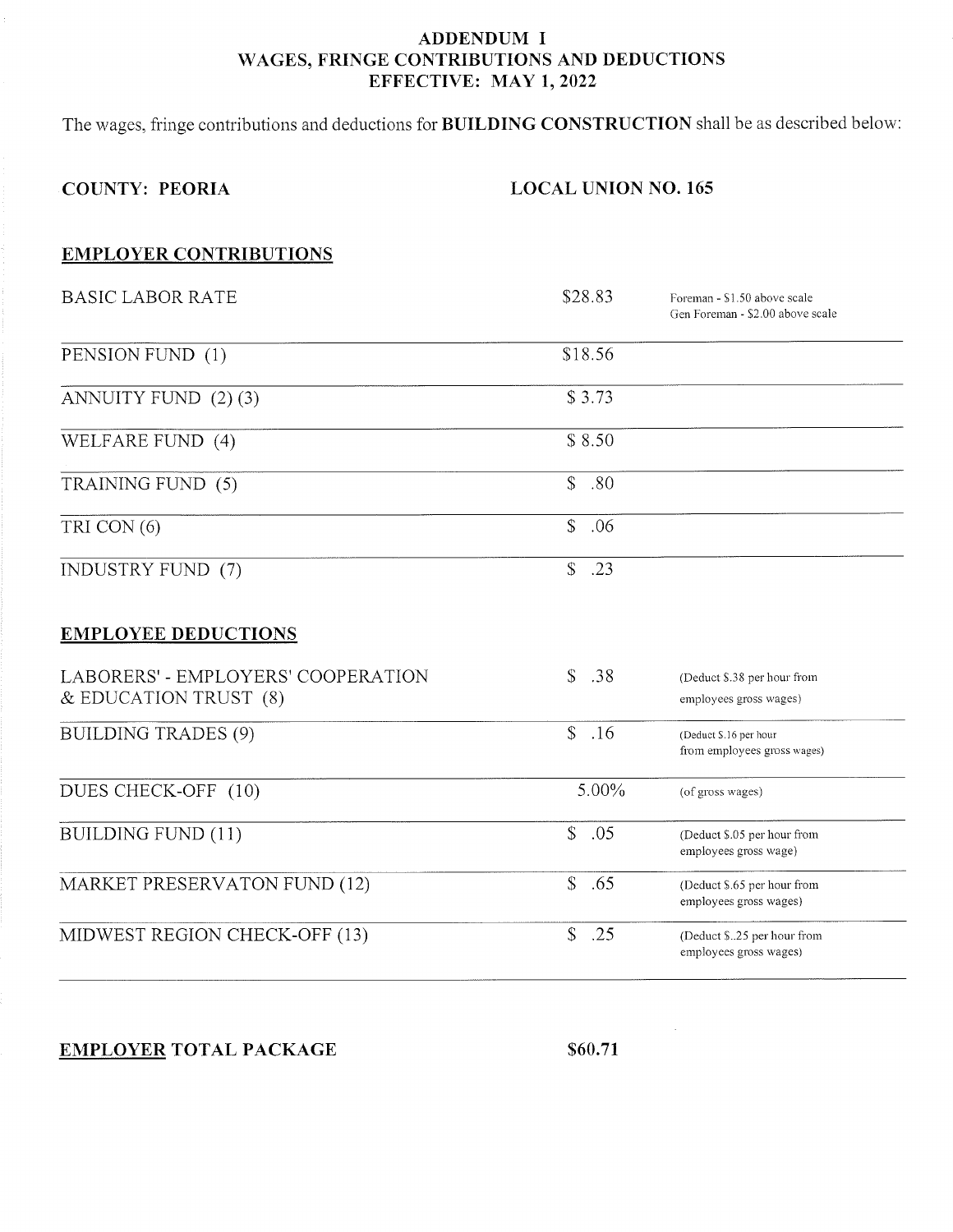- 1) Pension contributions to be sent to Central Laborers' Pension Fund Office, P. O. Box 1267, Jacksonville, Illinois 62651.
- 2) Overtime hours worked to be paid at the applicable overtime rate.
- 3) Annuity Contributions to be sent to Central Laborers' Annuity Fund Office, P. O. Box 1267, Jacksonville Illinois, 61652. Employers shall remit annuity contributions to the Central Laborers' Annuity Plan until such time the proposed Great Plains Annuity Fund is established, Trustees appointed and Trust document is signed. At such time that the Great Plains Annuity Fund has met all appropriate legal criteria, said fund shall be added by means of an addendum to this Agreement and Employers will be notified to send their contributions to the North Central Illinois Laborers' Health and Welfare Fund.
- 4) Welfare Contributions to be sent to North Central Illinois Laborers' Health & Welfare Fund Office, 4208 W. Partridge Way, Unit 3, Peoria, IL 61615.
- s) Training Fund contributions are above the Basic Labor Rate and shall be sent to North Central Illinois Laborers' Health & Welfare Fund Office. 4208 W. Partridge Way, Unit 3, Peoria, IL 61615. Employers that perform work in TheHazardous Waste, Asbestos and Lead Base Paint Industries shall pay a training program contribution of .85 per hour instead of\$.80 per hour as referred to above.
- Tri-Con contributions are above the Basic Labor Rate and shall be sent to the North Central Illinois Laborers' Health & Welfare Fund Offrce. 4208 W. Partridge Way. Unit 3. Peoria. IL 61615. 6)
- The Combined Central Illinois Construction Industry Fund contributions are above the Basic Labor Rate and to be sent to the North Central Illinois Laborers' Health & Welfare Fund Office, 4208 W. Partridge Way, Unit 3, Peoria, rL 6161s. 7)
- Laborers' Employers' Cooperation & Education Trust to be deducted from the Basic Labor Rate and sent to North Central Illinois Laborers' Health & Welfare Fund Office, 4208 W. Partridge Way, Unit 3, Peoria, IL 61615. B)
- Building Trades to be deducted from the Basic Labor Rate and sent to the North Central Illinois Laborers' Health & Welfare Fund Office, 4208 W. Partridge Way, Unit 3, Peoria, IL 61615. e)
- Dues Check-off calculated as a percentage of gross pay deducted from the Laborers' weekly paycheck and to be sent to the North Central Illinois Laborers' Health & Welfare Fund Office, 4208 W. Partridge Way, Unit 3, Peoria, IL 61615. l0)
- Building Fund contributions to be deducted from the Basic Labor Rate and sent to the North Central Illinois Laborers Health and Welfare Fund Office. 4208 W. Partridee Way. Unit 3. Peoria. IL 61615. 1t)
- Market Preservation Fund contributions to be deducted from the Basic Labor Rate and sent to the North Central Illinois Laborers Health and Welfare Fund Office, 4208 W. Partridge Way, Unit 3, Peoria, IL 61615.  $12)$
- Midwest Region Check-off to be deducted from the basic labor rate and sent to the North Central Illinois Laborers' Health & Welfare Fund Office, 4208 W. Partridge Way, Unit 3, Peoria, IL 61615. 13)

CLASSIFICATION OF WORK: See Article 24, Section 6 of this Agreement.

FUTURE DISTRIBUTIONS:  $5/1/2023 - 1.67$ /hr